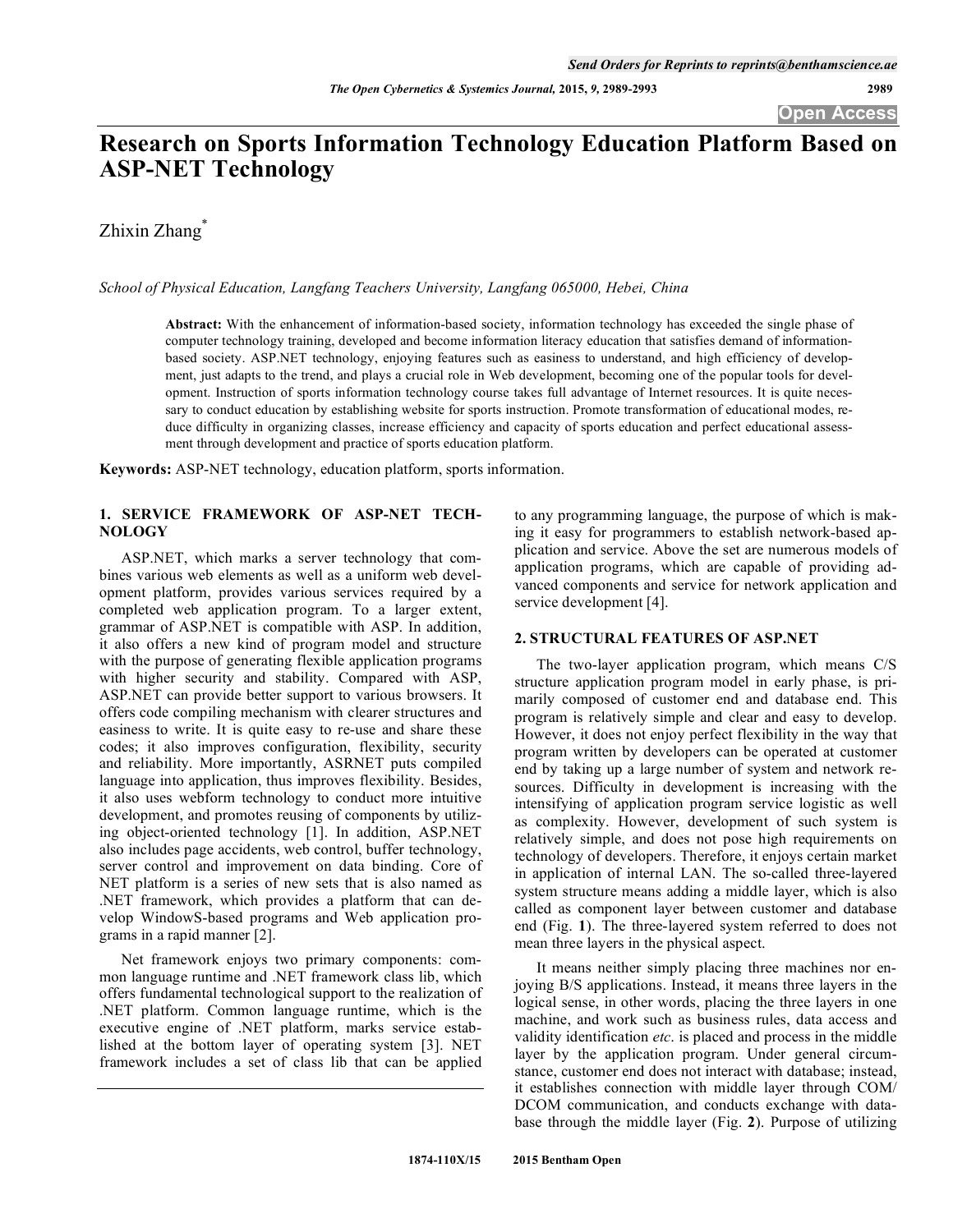

**Fig. (1).** The teacher information table.



**Fig. (2).** Work information table.

the three-layered structure is to make program structure more clear, and division of labor more explicit, which is conducive for subsequent maintenance and update. The three-layered structure includes: USL, BBS and DAL.

### **3. SYSTEM FEASIBILITY**

In the aspect of technology, the system conducts development and operation by putting into application the most extensively used ASP.NET+sQLserver2005, which marks the optimal choice from whether security, expansibility or stability. Meanwhile, the system, which can satisfy demands of preparation by teachers prior to classes, class instruction and independent study of students, can not only shorten distance between teachers and students by taking advantage of the Internet, but also be convenient for teachers to learn about students they teach, thus driving promotion of the whole. In addition, the system is easy to operate with strong instantaneity, for instance, on-line signing in, on-line practice of typing, and users can upload and unload required materials for studying after logging in. It perfects electronic platform of lesson planning for teachers and promotes their

exchange and learning on teaching plans, completes electronic achieves of students' works, and generates scores of the process. Besides, it also perfects students' assessment platform (Including class performance, and work achievements), and promotes their interactive exchange and learning. It also completes records of class signing in and computer utilization, produces completed journeys in the computer room, perfects classroom testing platform and produces learning feedbacks immediately. The system, which enjoys easiness in operation, can be applied to different users, including both teachers and students.

### **4. SYSTEM MODULE DESIGN**

Taking charge of interaction between system and users, interface module, which marks connector of the two, serves as the primary part to realize the function of interaction between people and computers. It can not only retrieve entry function in the database and searching content in it, but also log on management module at back stage and operate the database. Back-stage management module is the platform for administrators or teachers to update and maintain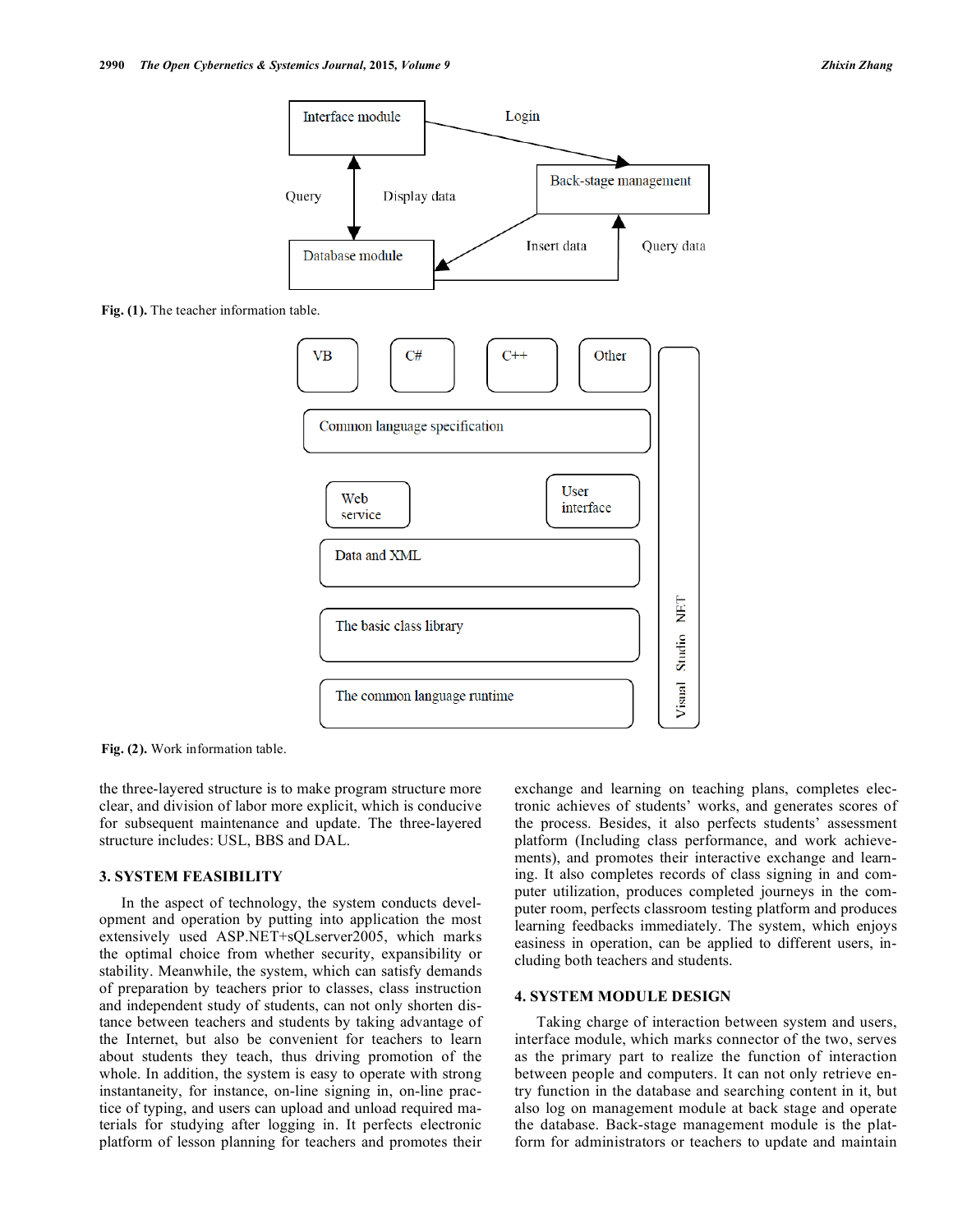

Fig. (3). C/S structure application model.

website content, through which other users can read the latest teaching resources and feedback information on the webpage (Fig. **3**). Database module can define data structure, interface of the database, structure of database table, and automatically complete inputting, searching, modification of various information as well as management of system users and their rights (Fig. **4**).

Software development environment

Windows2003Server

Operating system

SQLServer2005;

Database

Programming language

MierosoftVIS}alStudio.NET2008

Development tool

Software operation environment

Operating system:

WindowsXP+115/Windows200O/2003Server or others

Operating platform: Under B/S mode, IES.O/6.0 is required to be installed in the operating system.

# **5. PROGRAMMING SOURCE CODE DESIGN**

Demonstrate signing in information of students on the page, and then record them in database.

DateTimetoda DateTime.Now;

intQyeatoday.Year:

intQmonth=today.Month;

intQday=today.Day:

intQgrade=Int32.Parse(Request.Cookies["Student Cookies"].

Values["Sgrade,,].Tostring()):

intQelass=Int32.Parse(Request.Cookies["Student Cookies").

Values("Selass"].Tostring()):

Learnsite.BLL.Signin59=newLearnsite.BLL.Signin():

DataListonline.Datasouree=sg.OnlineToday(Qgrade, Qelass,Qyear,Qmonth,Qday);

DataListonline.DataBind();

Document of start.aspx.es on the page of teachers instructions:

Retrieve information in the database,and demonstrate students' signing in information on the page for teachers' instruction

intRgrade=Int32.Parse(DDLgrade.SeleetedValue);

intRelass=Int32.Parse(DDLelass.SeleetedValue);

DateTimedt=DateTime.Now;

intQyear=dt.Year;

intQmonth=dt.Month;

intQday=dt.Day:

 $LabelToday.Text$ "+dt.ToLongDatestring();

Learnsite.BLL.Signin59=newLearnsite.BLL.Signin();

DLonline.Datasouree=sg.StartsignClass(Rgrade,Rclass,

Qyear,Qmonth,Qday):

DLonline.DataBind():

intdeount=DLonline.ltems.Count;

Labelsigin.Text-" $\&$ nbsp:"+deount.Tostring()+" $\&$ nbsp;";

PrivatevoidShowNosigin()

intRgrade=Int32.Parse(DDLgrade.SelectedValue):

intRelass=Int32.Parse(DDLelass.SeleetedValue);

DateTimedt=DateTime.Now;

intQyear=dt.Year;

intQmonth=dt.Month;

intQday=dt.Day;

Learnsite.BLL.Signin59=newLeamsite.BLL.Signin():

DLnotline.Datasouree=sg.StartNosignClass(Rgrade, Relass,Qyear,Qmonth,Qday);

DLnotline.DataBind();

Labelnosigin.Text-"&nbsp:"+DLnotline.ltems.Count.  $Tostring()$ +"

&nbsP;":

sigllin.aspx.cs document on the interface of teacher signing in:

Information management of signing in by students. Teachers can conduct statistics on students' attendance in the whole semester.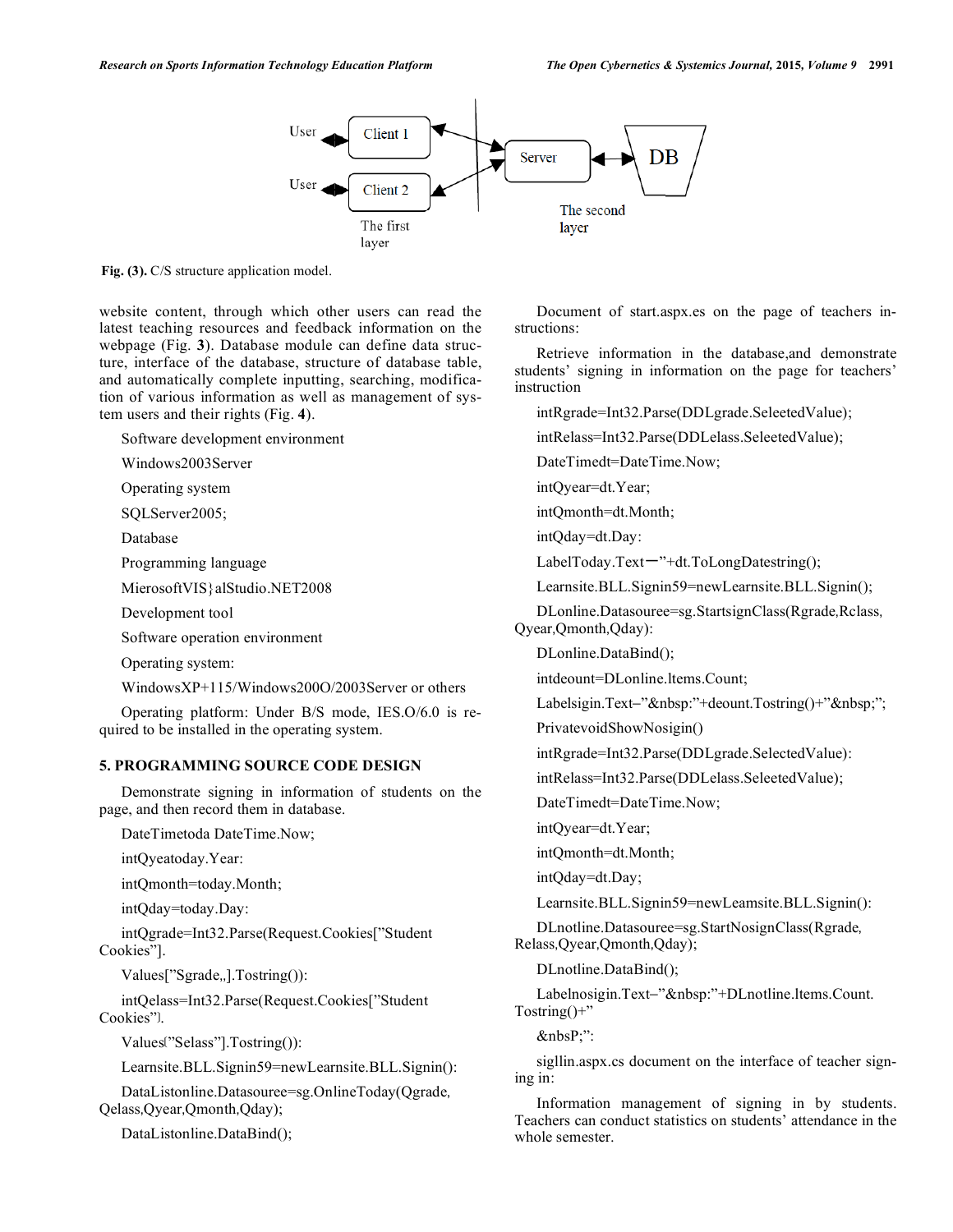ProteetedvoidPage\_Load(objeetsender,EventArgse)

LearnSite.Cornmon.CookieHelP.JudgeTeaeherCookies():

Master.Page.Title=LearnSite.Common.CookieHelP. SetMai

if(!IsPostBaek)

if(Request.Cookies["T

- GradeClass();
- Showsignin();

Specifications are presented in the realization of the document: showmission.aspx.es.

Source codes are as follows:

if(Request.Querystring"Meid"]!=null)

{stringWeid=Request.Querystring"Meid"].Tostring():

stringWmid=Request.Querystring"Mid"}.Tostring():

if(LearnSite.Common.WordProeess.IsNum(Weid)&&

LearnSite.C0mmon.WordProeess.IsNum(Wmid))

Learnsite,BLL.Worksws=newLean1SiteBLL.Works();

StringSnumDone=Ws.IPWorkDonesnum(Int32.Parse (Sgrade),Int32.Parse(Selass),Int32.Parse(Weid),Int32. Parse(Wmid),WIP):

if(SnumDone=="")

if(LabelMletyPe.Text!="html"

Labelmsg.Text=DateTime.Now.ToshortDatestring();

if(Snum!=SnumDone)

if(LearnSite.Common.XmlHelP.GetWorkIPLimit())

AttaehFile.Enabled=false;

Button of handing in will be grey and expired if the setting of work handing in is IP limitation.

Labelmsg.Text=}

Labelmsg.Text=}

Task work has been handed in at the IP address.

else

if(Session[Snum]!=null)

AttaehFile.Enabled=false;

BtnuPload.Enabled=false;

You have participated in the vote.

No re-handing in is allowed.

CISe

The work can be modified

stringWid=ws.WorkDone(Snum,Int32.Parse(Wcid),

Returning to null characters means the record does not exist.

if(Wid"")

Button of handing in will be grey and expired if the work has been marked

if(ws.IsCheeked(Int32.Parse(Wid))) The work has been marked BtnuPload.Enabled=false; AttachFile.Enabled=false; CheekBoxCan.Enabled=false; else if(CheekBoxMuPload.Cheeked) } else { Panelworks.Visible=false; Time-out and expired web page stringPostfilename=this.AttaehFIle.FIleName; intWlength=Convert.Tolnt32(this.AttaehFile.Content Length); if(Postfilename!=""&&Postfilenaxne!null) if(LeamSite.Common.WorkUPload.CheekTyPe(Postfilen ame, Whether the type is right or not. Learnsite.BLL.Worksws=newLearnsite.BLL.Works(); stringWid=ws.WorkDone(Wnum,Int32.Parse(Weid) Returning to null characters means the record does not exist.  $if(Wid!="="")$ Re-hand in modified work stringMysavePath= Obtain work saving path (Automatically establish in case of no existence) stringRndTime= (DateTime.Parse(LoginTime)).Minute.Tostring(): stringNewFileName=Server.UrlDeeode(Sname)+Wcid+ Wmid+\_,+RndTime+iPlast+.+MfiletyPe: stringWurl=MysavePath+"/"+NewFileName; stringsaveFilename=Server.MaPPath(Wurl): try{this.AttaehFile.MoveTo(saveFilename,Brettle.Web.NeatUPload.MoveToOPt ws.UPdateworkUP(Int32.Parse(Wid),Wurl,NewFile-Name,Wlength, Curriculum activity,update,Succeed in re-handing in work Labellnsg.Text $=$ ch; LearnSite.Common.WordProcess.Alert(eh,this.Page): eateh(ExeePtionex) {

thLrowex;